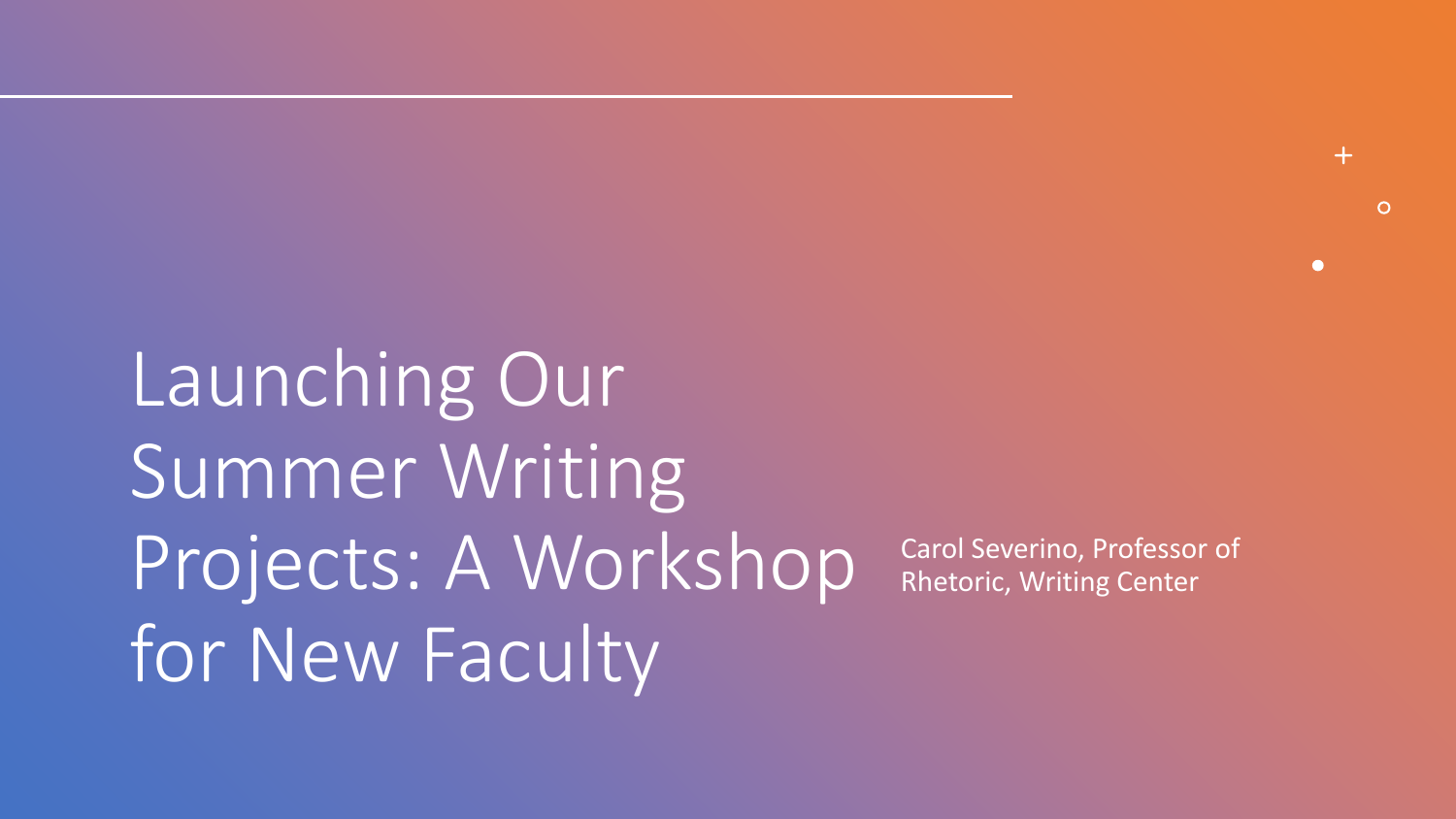# What we'll do:

 $\overline{O}$ 

1) Look at some research on successful faculty writers and their habits in 4 key areas: behavioral, artisanal, social, and emotional. 2) Discuss how to mark your calendars and set your goals. 3) Resources for Writing.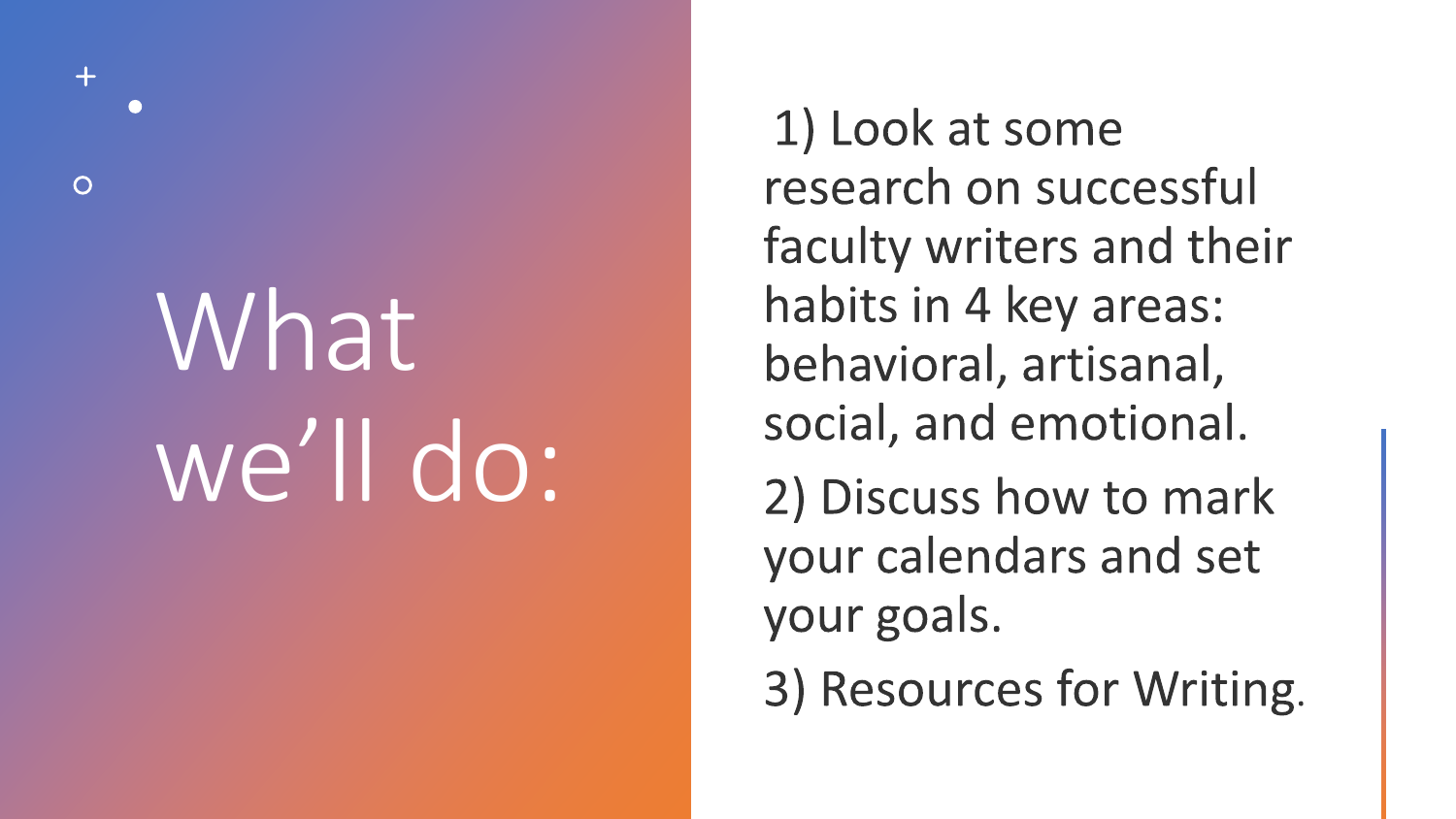Research on (and inspiration from) the habits of successful faculty writers:

## Air & Light & Time & Space

HELEN SWORD

#### HOW SUCCESSFUL ACADEMICS WRITE

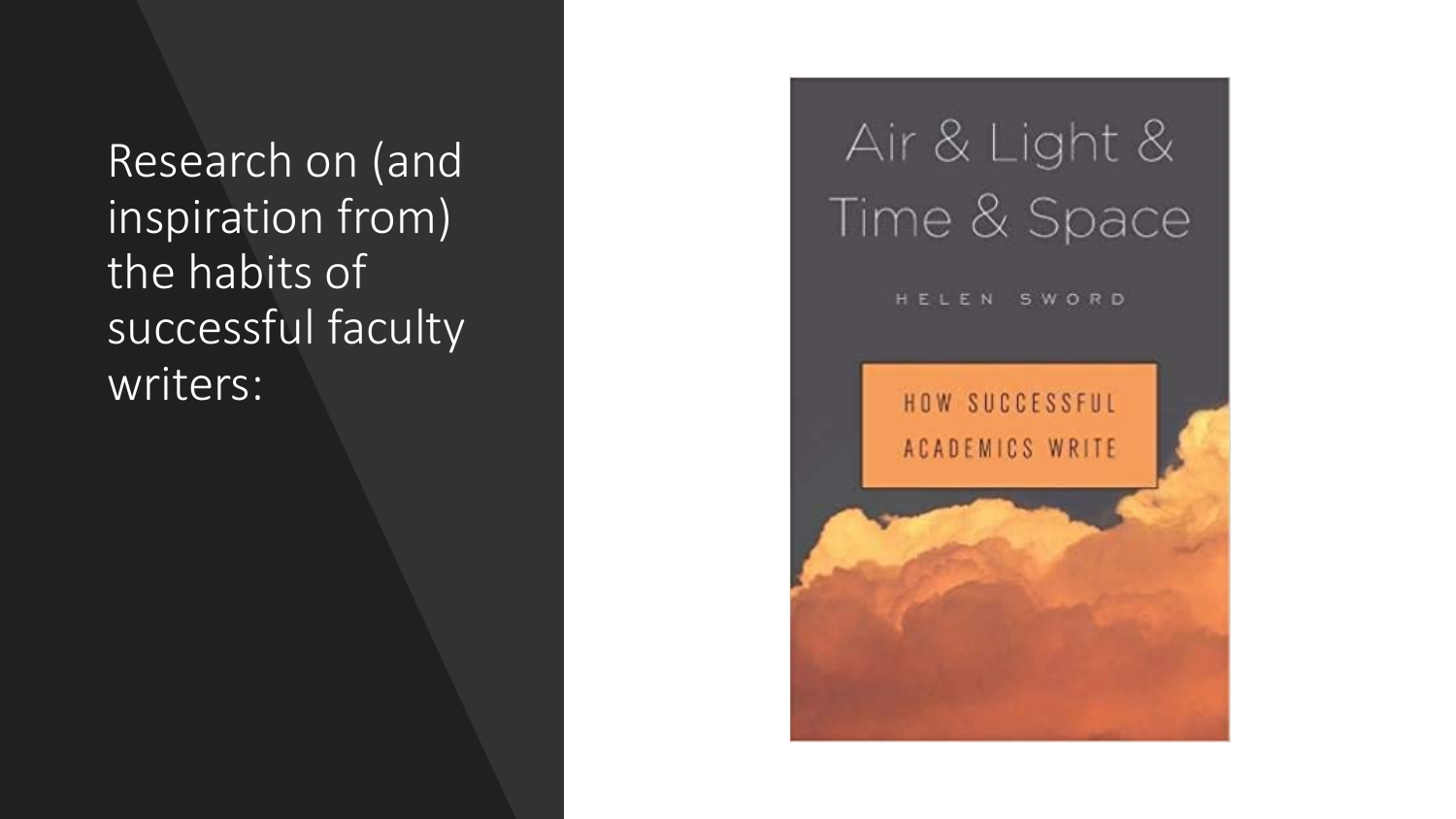#### Sword's Research:

- · In-depth interviews with 100 academic authors.
- Questionnaire responses from 1,223 additional academic authors.

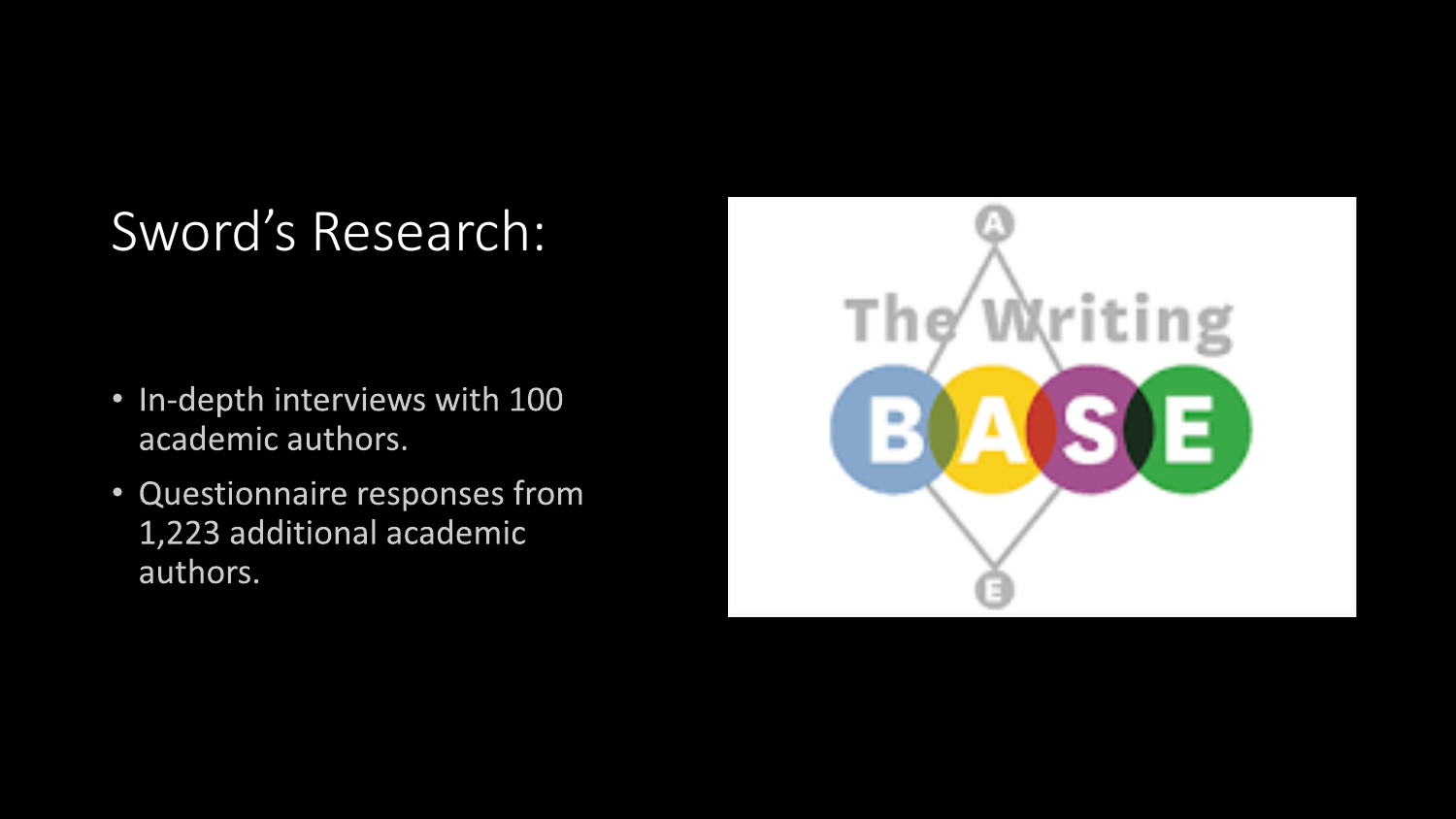### BASE: Behavioral, Artisanal, Social, and Emotional Habits (Sword, 2017, p. 4)

BEHAVIORAL: Successful writers carve out time and space for their writing in a striking variety of ways, but they do it somehow. Key habits of mind: persistence, passion, pragmatism, "grit."

ARTISANAL/CRAFT: Successful writers recognize writing as an artisanal activity that requires ongoing<br>learning, development, and skill. Key habits of mind: creativity, craft, artistry, patience, practice, perfectionsm [but not too much!], a passion for lifelong learning.

SOCIAL: Successful writers seldom work entirely in isolation; even in traditionally "sole author"<br>disciplines, they typically rely on other people—colleagues, friends, family, editors, reviewers,<br>audiences, students—to pro

EMOTIONAL: Successful writers cultivate modes of thinking that emphasize pleasure, challenge, and growth. Key habits of mind: positivity, enjoyment, satisfaction, risk taking, resilience, luck.

- Everyone is stronger in some areas than others, which still allows for success (productivity and pleasure)!
- Q for the chat: How do you think you might you build more persistence, craft, social support and/or enjoyment into your own writing?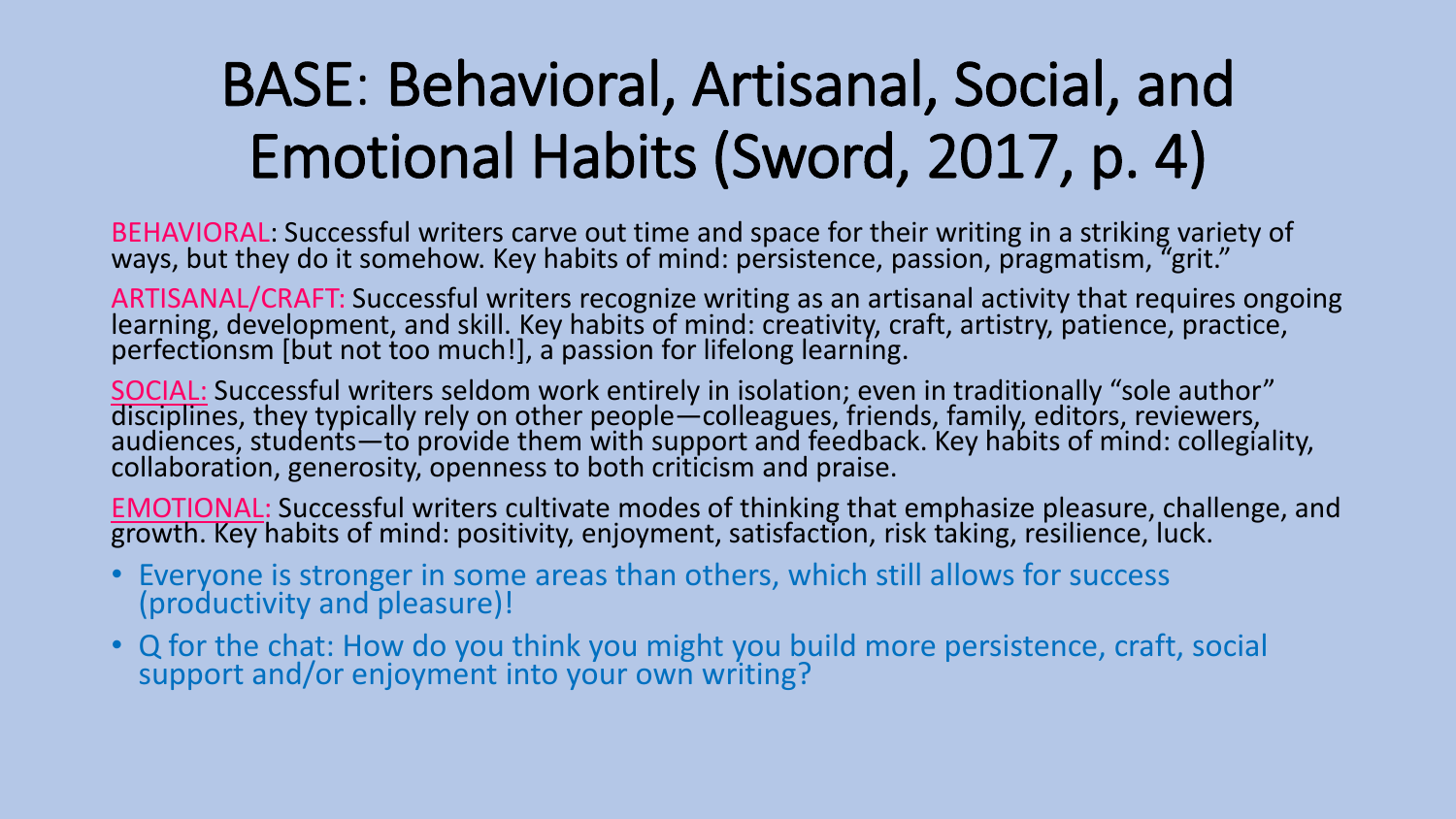

Later: Find your profile. Go to

#### Are you a pebble, a rock, a lone wolf?

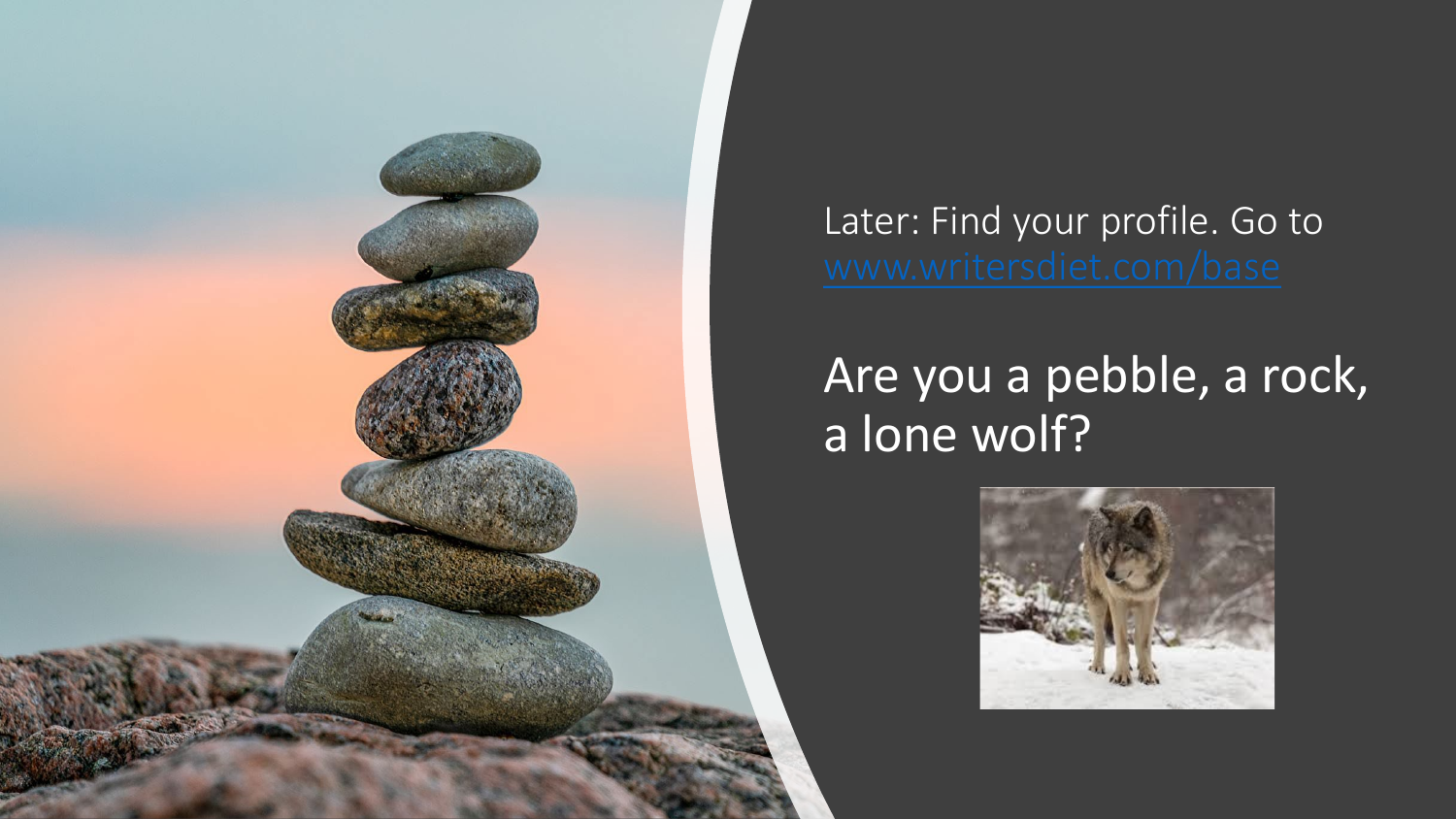Mark your summer calendar (May, June, July, August) to make time to write:

 $+$ 

 $\overline{O}$ 

- What time of day are you most productive?
- Which days/weeks are for students, family, trips, vacations, breaks, recharging, etc.? Block them out on your calendar.
- Break your project into steps—e.g.,  $\bullet$ research, notetaking, outlining, drafting, sharing with others. How many hours and days do you estimate each step will take?
- For each step and writing session, set goals and assess your progress in relation to them. Was your goal too ambitious? Too modest?
- Keep a log/journal of your goals and your progress toward them.
- Give yourself a small reward when you've completed a step, a big reward when you've completed a project.
- What tips do you have for each other based on your experience? Put in chat.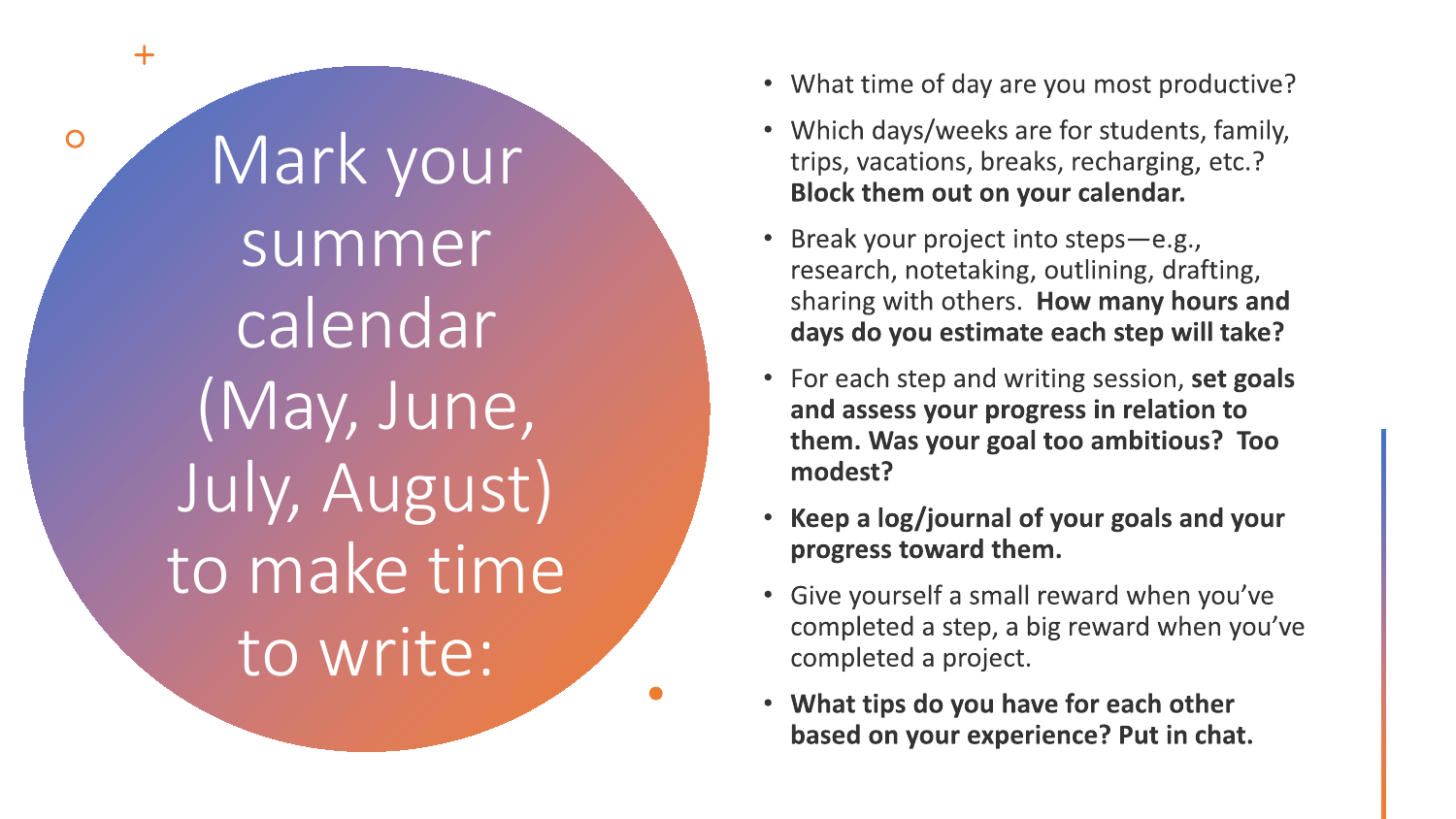#### Resources for the Summer:

Writingcenter.uiowa.edu: 50-minute appointments once a week; as needed appointments; and document review.

The Writing Center's Virtual Write On Group for Accountability. Email [writing-center@uiowa.edu](mailto:writing-center@uiowa.edu) if you'd like to join.

Obermann Summer/Fall Faculty Writing Groups Survey Respond by this Friday.

[https://docs.google.com/forms/d/1qScTEMjMy94IHTaRljPr04zGs](https://docs.google.com/forms/d/1qScTEMjMy94IHTaRljPr04zGsV7vfuNmAAmk4K_JB3g/edit?ts=62728801) V7vfuNmAAmk4K\_JB3g/edit?ts=62728801

Naomi Greyser's Video on Writing Groups, from Obermann's Get It Done Program:

<https://www.youtube.com/watch?v=ReaBFutsGAM&t=1s>

National Center for Faculty Development and Diversity: https://www.facultydiversity.org/